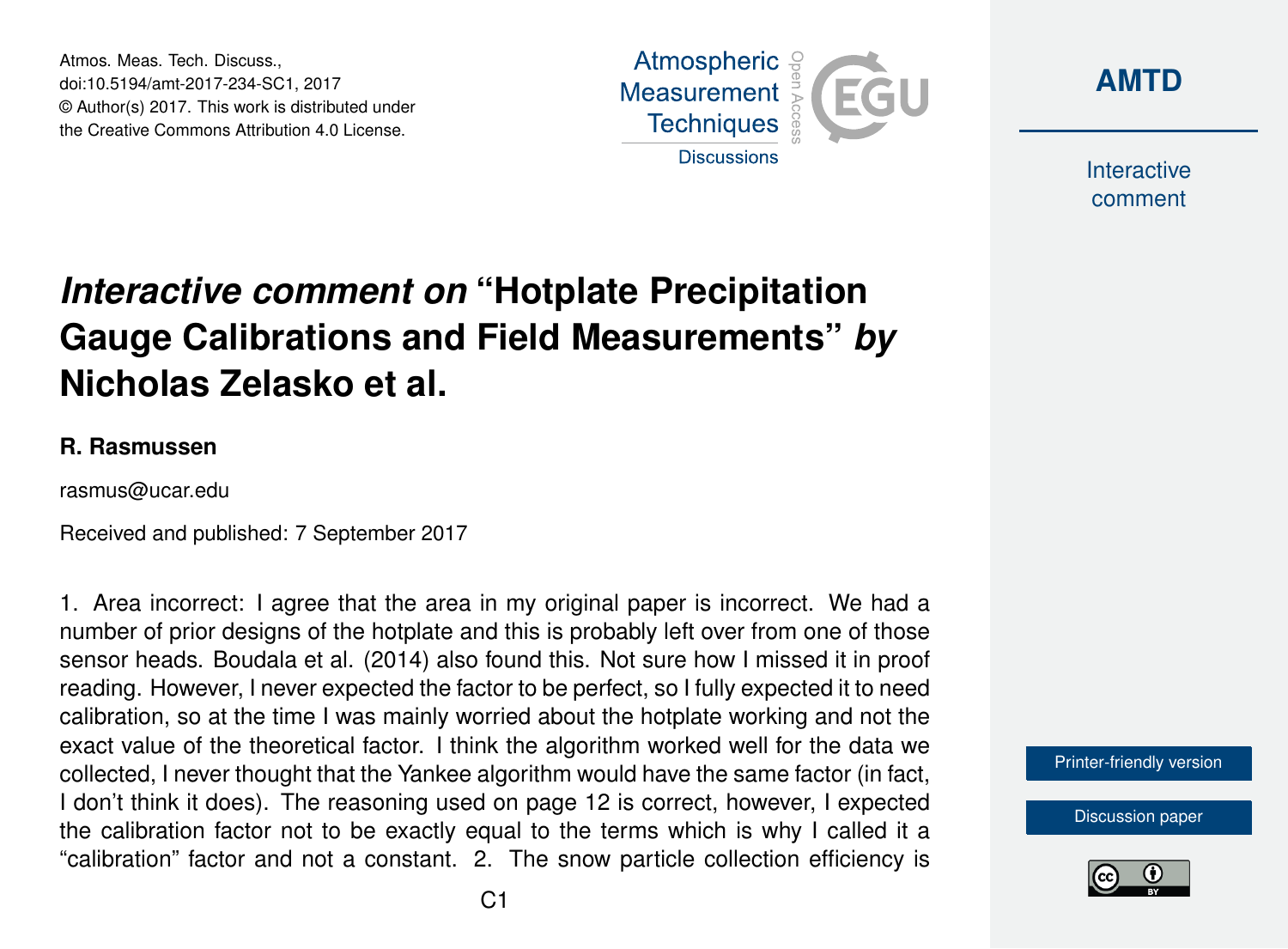the most uncertain part of the original hotplate algorithm. It worked well for the data I had a Marshall, but I was not sure it would work as well elsewhere. The recent WMO solid precipitation experiment evaluated three hotplates, and they performed well, in fact, they had the lowest RMSE of all the snow gauges tested. I attribute this to the aerodynamic profile, making the dependence of snow particle type less than weighing gauges. This report will be coming out before January 1, 2018. We did spend a lot of time worrying about the level that the wind speed was taken from, so your discussion on this is useful. However, the Yankee algorithm uses the wind from the hotplate itself, so the raw data is from 2 meters. 3. Do you have photos of the sites? Are they flat? The hotplate will be biased if the wind is not horizontal or there is upstream blocking. What I would also like to see is an uncertainty analysis of the truth gauge (ETI) as compared to the hotplate data. 4. The paper is quite detailed. If possible, I would try to focus on less of the details of the testing and more on the results. How well is the hotplate performing given the current algorithm? How much accuracy is gained by including radiation (%)? 5. I also tried to calculate the Nusselt number but never got a satisfactory comparison to a flat plat. I assumed this was due to the addition of the ridges. As a result I left this out of the original paper. 6. One of the major findings in running a hotplate that I found is that its performance depends on whether it is outdoors or indoors. Thus, the outdoor turbulence, in my experience, makes the hotplate perform a lot different than in a wind tunnel. In the wind tunnel, the data are very clean and everything works as you would expect. Outdoors, the turbulence on the bottom plate and upper plates impact the cooling differently, causing me to take a 5 minute average before initiating accumulation. 7. The final comparison to outdoor data (pages21-23) is confusing to me (and I expect an independent reader). The SPICE evaluation of the YES hotplate suggests that it is 10% high, yet you find it 10% or more low. I am not sure if this is due to using the wrong level for the wind or a different wind correction algorithm. If YES has a different catch efficiency algorithm than I do I don't know where they got it from as they did not do any outdoor testing in comparison to a truth gauge. I think it might be useful to have a discussion on these data next time

## **[AMTD](https://www.atmos-meas-tech-discuss.net/)**

**Interactive** comment

[Printer-friendly version](https://www.atmos-meas-tech-discuss.net/amt-2017-234/amt-2017-234-SC1-print.pdf)

[Discussion paper](https://www.atmos-meas-tech-discuss.net/amt-2017-234)